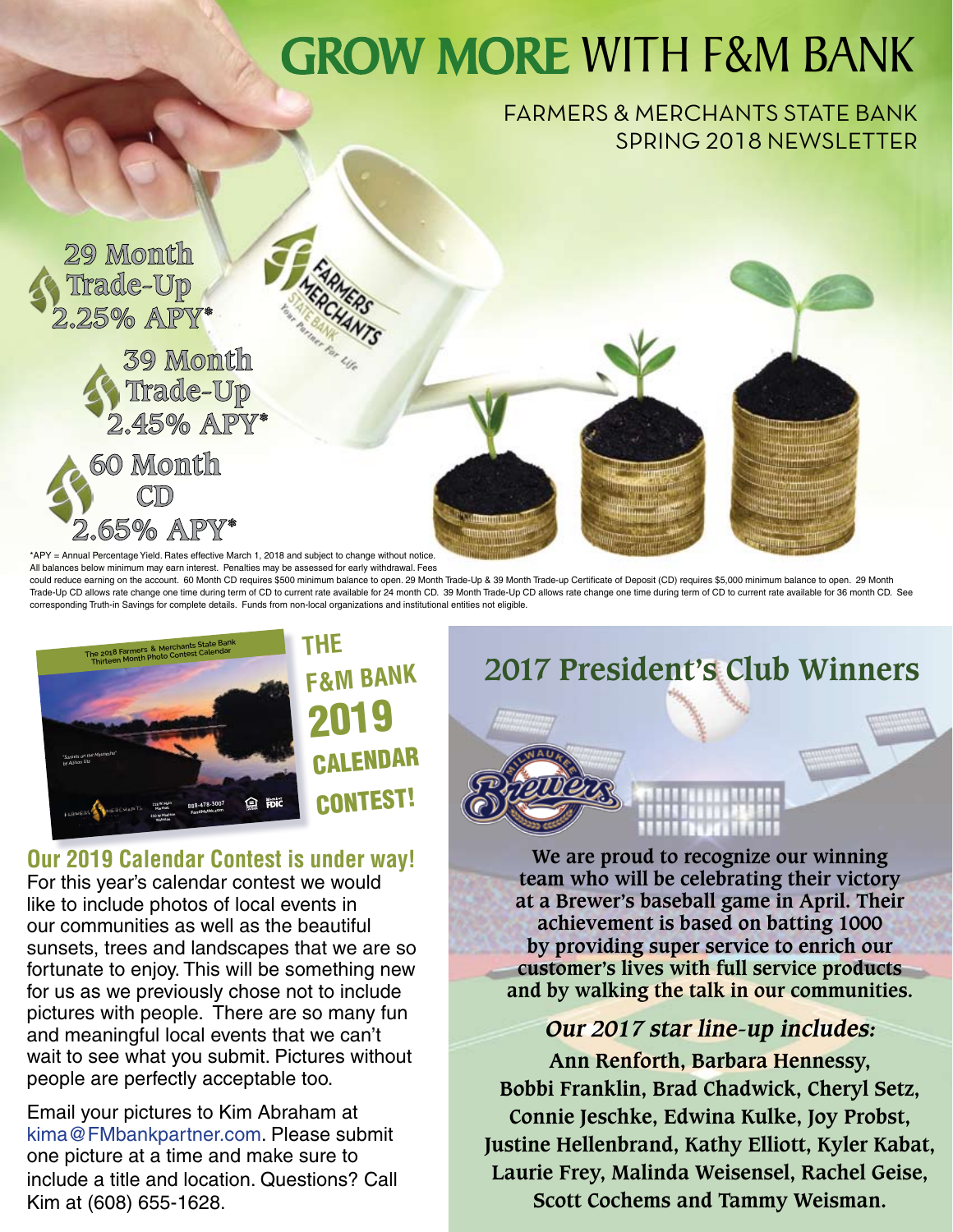## **GROW MORE WITH F&M BANK**

April is Teach Kids to Save Month.

This means we're giving bank tours, playing money bingo, reading out loud and visiting classrooms to talk about saving. We love to show you behind -the scenes- banking and teach you important stuff that will help you in the future. Contact Rachel @ 888-478-3007 to request a tour at either bank.



Our **Cancer Relay for Life bake sale** as organized by Pam Davison and Cheryl Setz resulted in \$253.50 in donation dollars. Both of them have led the efforts at F&M Bank whether it's a bake sale, crafts or garage sale or shred event.

We participate in fund raising for cancer research because almost all of us know someone or know of someone who has been touched by this terrible disease.

**Pam is celebrating her 40th anniversary with F&M Bank this May. We are thankful for her dedication, energy and commitment to our community and to what she calls her F&M family.**

*Thank you Pam for all you do!*

# **Congratulations**





**SAVE THE DATE!** April 17, 2018 is the Annual Maunesha Bancshares, Inc. Shareholders Meeting in Waterloo. Please remember to let us know if you are attending so that we can plan accordingly. Thanks!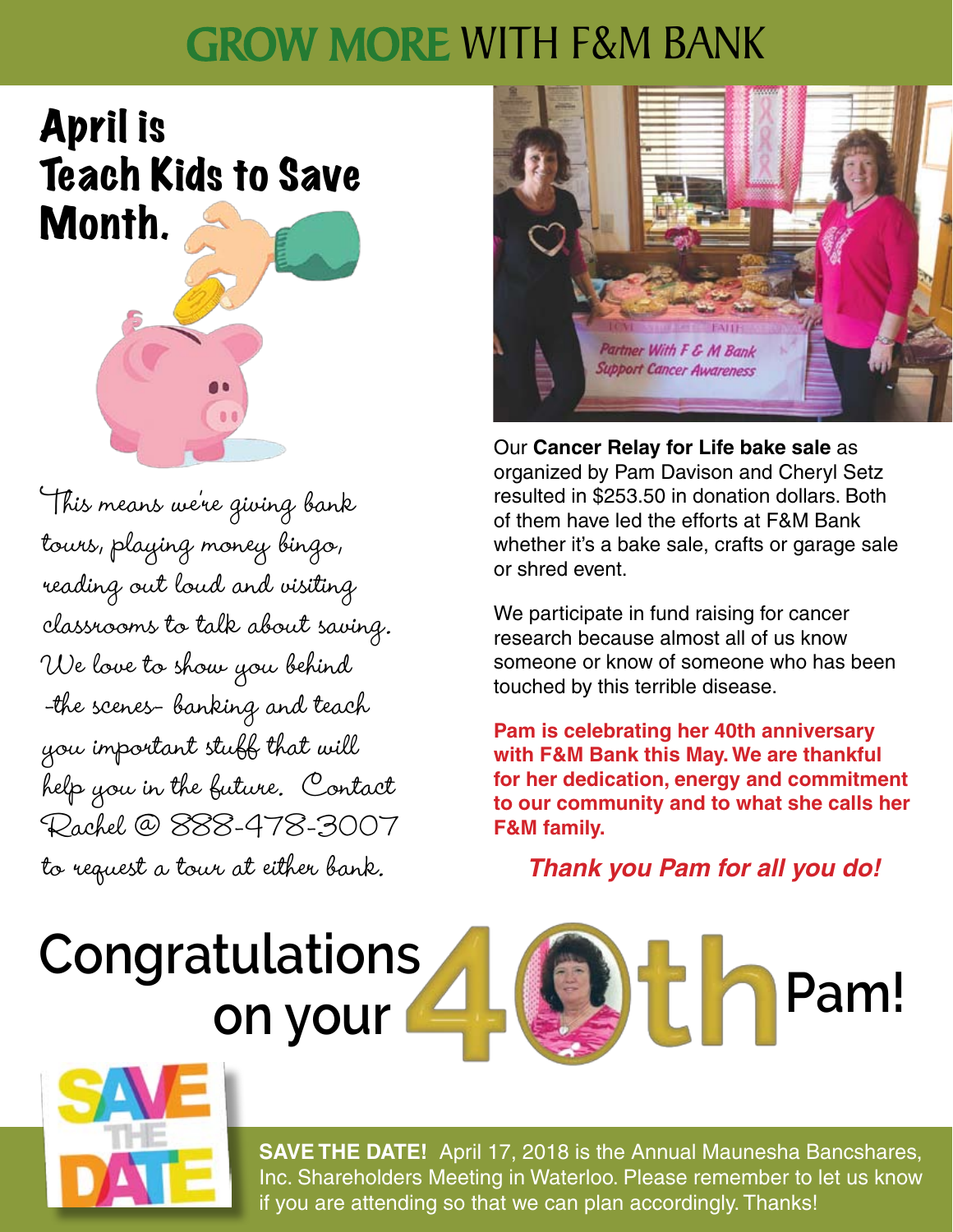## What is a Power of Attorney?

**According to Merriam-Webster: power of ATTORNEY** is an instrument containing an authorization for one to act as

the agent of the principal\* that terminates especially upon revocation by the principal, or upon death of the principal or agent.

Under the Wisconsin Statutory Durable Power of Attorney Form, provided by **Statue 244.61**, the instrument allows for the unlimited financial representation of another person whom the principal deems as fit. The "Durable" aspect of the form permits it to remain in effect under the unfortunate circumstances that the principal may no longer be able to think for themselves. The Power of Attorney for Finances form allows you to plan for future financial decision-making even if you are unable to make your own decisions.

The question behind this question is much more complicated than authorization and the completion of an important legal document because it leads to the delicate question of "Who will act for you if you can't?" According to Jane Bryant Quinn, personal finance expert and author of How to Make Your Money Last, a durable power of attorney (POA) **protects your future self**. It names an agent to handle your financial affairs, such as bill paying and investment management, if an accident, illness or simple fatigue leave you unable (or unwilling) to cope.

#### *The powers granted are as follows and may be modified to the principal's request(s);*

• Real property • Tangible personal property • stocks and bonds • commodities and options

• banks and other financial institutions • operation of entity or business • insurance and annuities • estates, trusts, and other beneficial interests • claims and litigation • personal and family maintenance • benefits from governmental programs or civil or military service • retirement plans • taxes

Under Statue 244.05, the form must be signed in the presence of a notary public in order to be accepted.

Farmers & Merchants State Bank can offer a power of attorney form for you to complete for your accounts with us. However, this only pertains to the accounts that you have with us. We suggest that you consult with an attorney for ALL legal advice. Additional information can be found online at Wisconsin.gov. A free Durable Power of Attorney Wisconsin form is also available https://powerofattorney.com/wisconsin/durable-power-attorney-wisconsinform-adobe-pdf/ \* (You are the principal.)

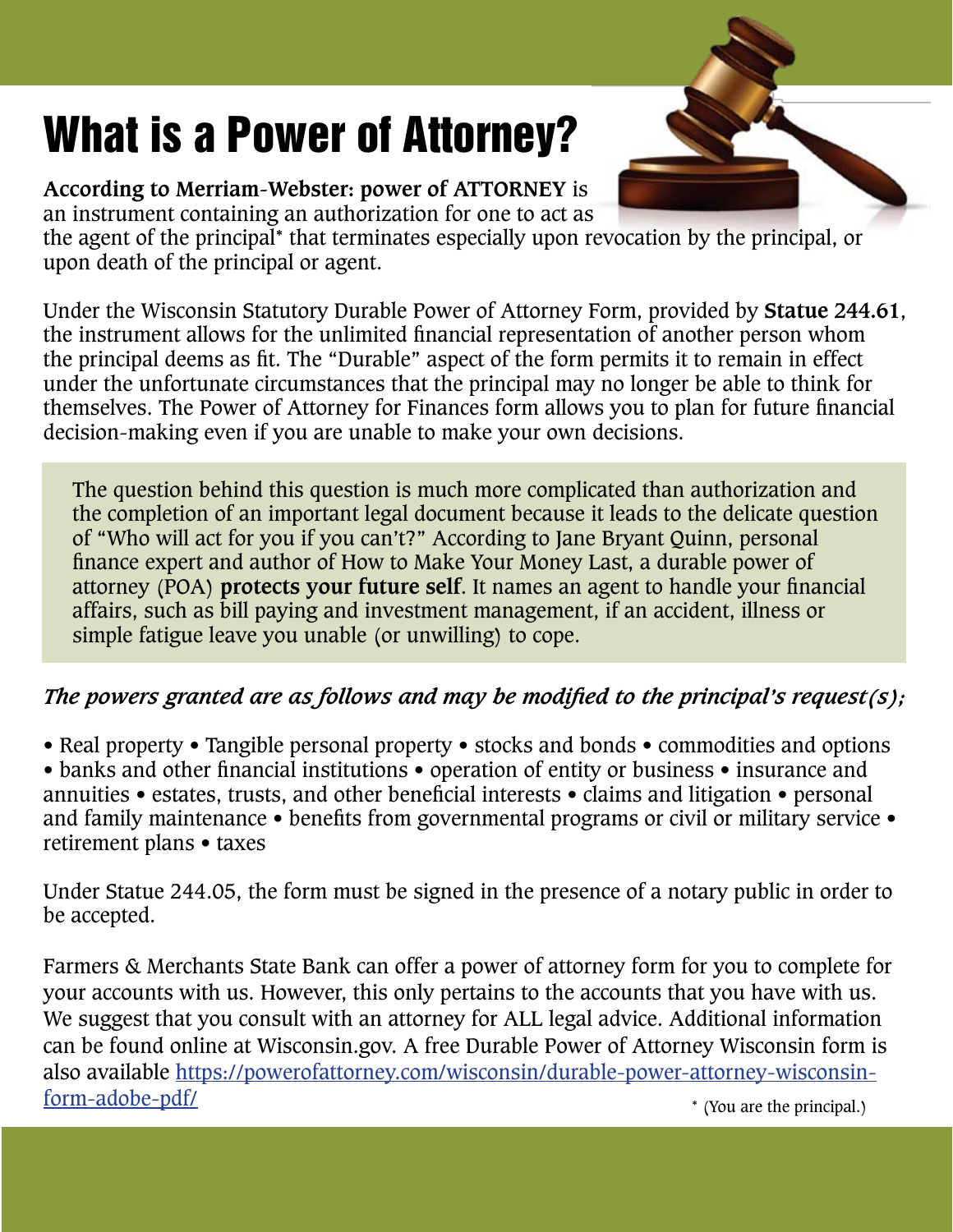

DID YOU KNOW THAT YOU CAN GET YOUR OWN ATM CARD TO USE TO ACCESS YOUR YOUTH SAVINGS ACCOUNT?

> *IT'S SIMPLE – ASK HOW TODAY!*

**GROW MORE WITH F&M BANK** 

## INTERNAL REVENUE SERVICE SCAMS TO BE AWARE OF!

 IRS scams occur when a scammer contacts you pretending to work for the Internal Revenue Service. The initial

contact may be by phone, email, mail, or even a text message. The two most common types of this fraud are: **Tax Collection Scam** – You receive a phone call or letter claiming that you owe taxes. They will demand that you pay immediately, often with a prepaid debit card or wire transfer. They threaten serious consequences if you don't pay.

**Verification Scam** – You receive an email or text message that requires you to verify your personal information. The message often includes a link to a phishing website that collects the date and imbeds malware.

#### REMEMBER THE IRS DOESN'T INITIATE CONTACT WITH TAXPAYERS BY PHONE, EMAIL, TEXT MESSAGES OR SOCIAL MEDIA CHANNELS TO REQUEST PAYMENTS OR PERSONAL INFO.

Call the Tax Integrity Hotline in Washington DC at 800-366-4484 to report it.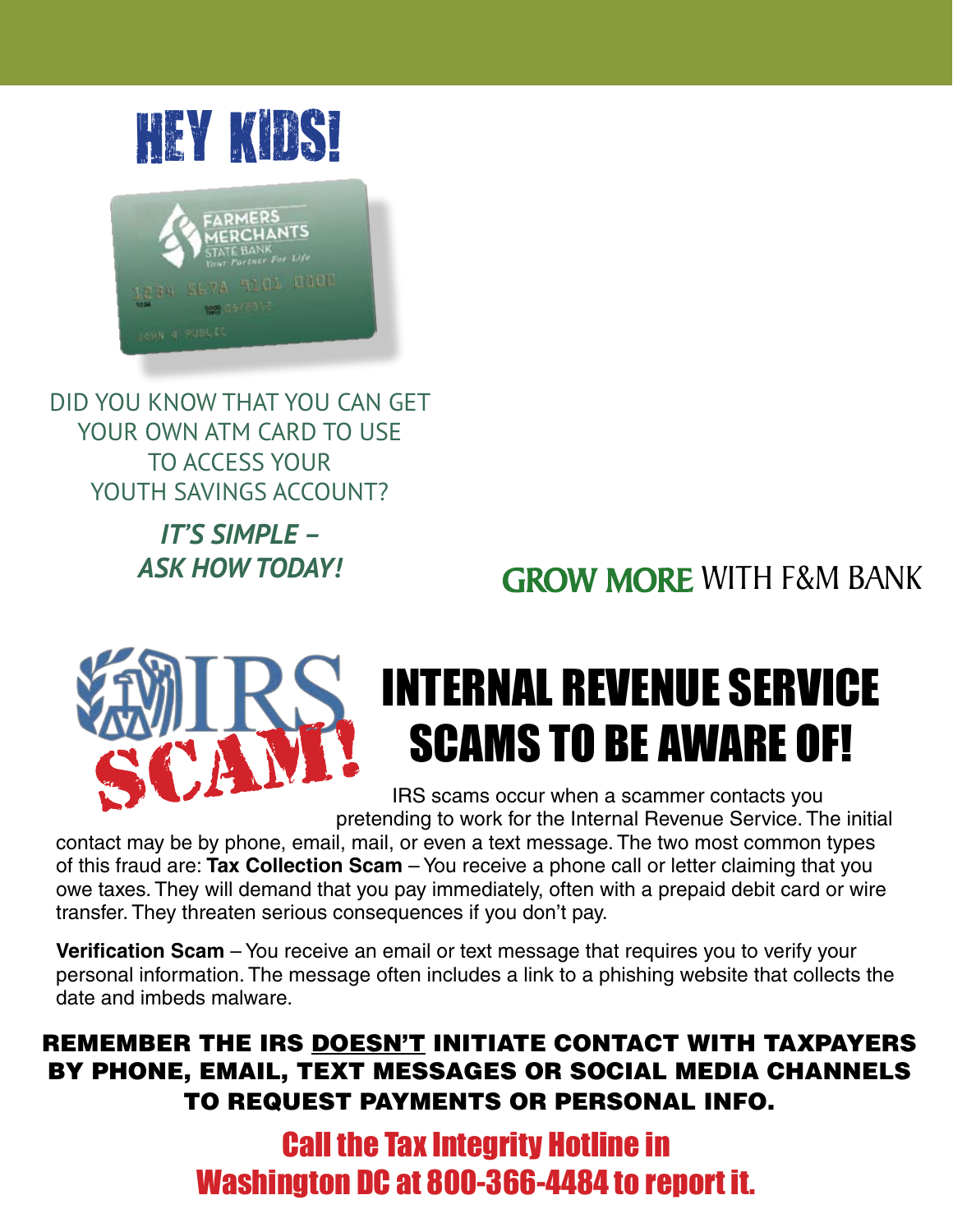## Welcome to 2018 Adventures with Malinda!

#### *Three special experiences have been planned that will give you a look into the future and a flash into the past.*

Our first trip is to Chicago where we will be amazed with the city's history of stunning architecture as viewed from our tour boat on the Chicago River. We'll enjoy original Chicago deep dish pizza before heading to the top of Chicago 360 for a view like no other. It's said that on a clear day you can see forever. At a minimum we will see a growing city with construction of new engineering marvels and the stunning blue immensity of Lake Michigan.

Our second experience will be a scenic land adventure on a trolley through the Wisconsin woods and fields to the panoramic Baraboo Bluff Winery. Here we will enjoy tastes of Rose of the Bluff, Cloud 9 and Sweet Serendipity just to mention a few. After lunch at a fantastic restaurant we will continue our scenic trolley tour with amazing vista views of the Wisconsin River, Lake Delton and more. Fawn Creek Winery and Baraboo Candy Company are part of this delicious day in the country.

The third experience provides the musical memories of the happy days of Grease, the musical. It's a full day for us at the Fireside in October where the ride there and back should prove to be gorgeous, too.

**Plan to join Malinda Weisensel on the 2018 Adventures. Our hostess is known to share a story or two and ensure that you have a wonderful time.** 

**Register as soon as possible as seats are limited. Call 888-478-3007 to reserve your seat for any or all of these adventures. See trip description for additional details and deadlines***.*

#### **Malinda Weisensel, CFP®**

**AVP Farmers & Merchants Financial Services LPL Financial Advisor Direct Phone: 920-478-7019 Malinda.Weisensel@LPL.com**

Securities offered through LPL Financial, Member FINRA/SIPC. Insurance products offered through LPL Financial or its licensed affiliates. Farmers & Merchants State Bank and Farmers & Merchants Financial Services are not registered broker dealers and are not affiliated with LPL Financial.

| <b>Not FDIC Insured</b> | <b>No Bank Guarantee</b>                            | <b>May Lose Value</b> |
|-------------------------|-----------------------------------------------------|-----------------------|
| <b>Not A Deposit</b>    | <b>Not Insured By Any Federal Government Agency</b> |                       |

Certified Financial Planner Board of Standards Inc. owns the certification marks CFP®, Certified Financial Planner™ and CFP® in the U.S.

#### **Check out my website! fandmfinancialservices.com**